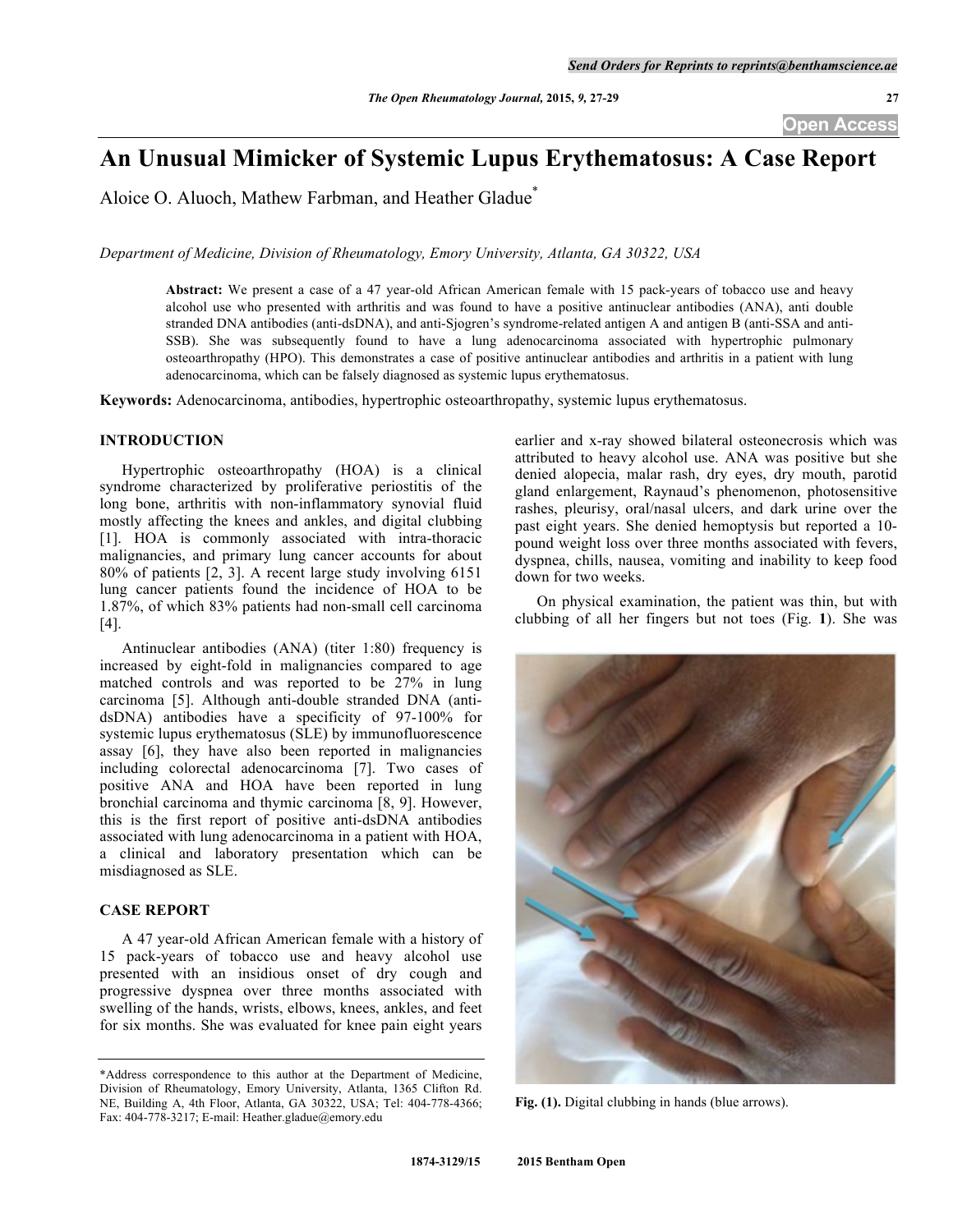#### **28** *The Open Rheumatology Journal, 2015, Volume 9 Aluoch et al.*

afebrile and did not have a malar rash, alopecia, or oral/nasal ulcers. On musculoskeletal examination, there were moderate knee effusions and mild warmth without overlying erythema. The proximal tibia and distal femur were exquisitely tender to palpation as was palpation of the distal tibia bilaterally. There were crackles in the left upper hemithorax. Her blood pressure was 131/85 mmHg, pulse was 83, and there were no heart murmurs or pericardial rubs. She did not have any neurological deficits.

Laboratory studies are summarized on Table **1**. The significant lab findings at admission were: hemoglobin 9.7 g/dl, hematocrit 29.6%, platelets 830,000/ml, erythrocyte sedimentation rate 111 mm/first hour, C-reactive protein

| <b>Laboratory Test</b>          | <b>Results</b> | <b>Reference Range</b>                             |
|---------------------------------|----------------|----------------------------------------------------|
| Sodium-Serum                    | 136            | 132-144 mEq/L                                      |
| Potassium-Serum                 | 3.8            | $3.4 - 5.1$ mEq/L                                  |
| Chloride-Serum                  | 94             | 101-111 mEq/L                                      |
| $CO2$ Content-Serum             | 33             | 22-32 mEq/L                                        |
| Glucose                         | 126            | 70-125 mg/dL                                       |
| Urea Nitrogen-Serum             | 5              | $8-22$ mg/dL                                       |
| Creatinine-Serum                | 0.6            | $0.4 - 1.0$ mg/dL                                  |
| Glomerular Filtration Rate Calc | >60            | $>60$ mL/min/1.73 m <sup><math>\sim</math></sup> 2 |
| Osmo, Calculated                | 271            | 275-300 mOsm/L                                     |
| Protein, Total-Serum            | 6.4            | 6.0-8.3 $g/dL$                                     |
| Albumin                         | 3.2            | $3.5 - 5.0$ g/dL                                   |
| AST (SGOT)                      | 12             | 10-42 U/L                                          |
| ALT (SGPT)                      | $\overline{7}$ | 14-54 U/L                                          |
| <b>WBC Count-Blood</b>          | 6.9            | 4.0-10.8 K/mcL                                     |
| RBC Count-Blood                 | 3.42           | 3.90-5.20 M/mcL                                    |
| Hemoglobin-Blood                | 9.8            | $11.5 - 15.5$ g/dL                                 |
| Hematocrit-Blood                | 30.3           | 35.0-45.0%                                         |
| <b>RBC MCV</b>                  | 89             | 80-97 fL                                           |
| <b>RBC MCHC</b>                 | 32.5           | $32.0 - 36.0$ g/dL                                 |
| <b>RBC RDW</b>                  | 16.2           | 11.5-14.5%                                         |
| Platelet Count-Blood            | 922            | 140-440 K/mcL                                      |
| % Neutrophils-Blood             | 73             | 25-62 %                                            |
| % Monocytes-Blood               | 8              | $2 - 11\%$                                         |
| % Lymphoctyes-Blood             | 17             | 20-53 %                                            |
| Complement C3                   | 169            | 87-200 mg/dl                                       |
| Complement C4                   | 59             | 19-52 mg/dL                                        |
| Anti-dsDNA                      | 172            | $0-120$ AU/mL                                      |
| <b>SSA</b>                      | 204            | $0-120$ AU/mL                                      |
| <b>SSB</b>                      | 123            | 0-120 AU/mL                                        |
| Smith                           | 14             | 0-120 AU/mL                                        |
| <b>RNP</b>                      | 16             | 0-120 AU/mL                                        |
| WBC Count-Synovial Fluid        | 232(H)         | $0-10$ /mcL                                        |
| RBC Count-Synovial Fluid        | 686            |                                                    |

**Table 1. Selected laboratory results.**

14.82 mg/dl, ANA positive by ELISA (Bio-Rad EIA kit), an extended ANA profile was positive for anti-dsDNA 170 IU/ML (Bio-rad EIA dilution 1:100), anti-SSA 204 AU/ML (Bio-rad EIA kit), and anti-SSB 123 (Bio-rad EIA kit). Complement C3 was 169 and complement C4 was 59. Urinalysis was negative for protein but positive for leukocyte esterase with 11-25 WBCs and 2-5 RBCs. Knee effusion was aspirated and the synovial fluid cell count was 232 white blood cells/microliter.

Chest x-rays showed left upper lobe opacity. Computed tomograpy of the chest showed a superior left upper lobe mass measuring 4.3 by 3.8 cm (Fig. **2**). X-ray of the right leg showed cortical bone hypertrophy (periostitis) (Fig. **3**). Biopsy of the left upper lobe mass led to the diagnosis of lung adenocarcinoma. Joint pain and swelling resolved by her follow up one month later after chemo-radiotherapy.



Fig. (2). Chest computed tomography shows left upper lobe mass (blue arrow).

## **DISCUSSION**

Positive ANA has been detected in several malignancies and although anti-dsDNA antibodies are specific for the diagnosis of SLE in the correct clinical setting, there is growing evidence for its presence in several malignancies [7, 10]. The presence of autoantibodies in malignancy suggests a possible antibody dependent mechanism in eradicating the malignant cells as patients diagnosed with stage III non-small cell lung cancer (NSCLC) with positive ANAs had an improved survival compared to those who did not [11].

This case of HOA and lung adenocarcinoma with positive auto antiantibodies (ANA, anti-dsDNA, anti-SSA, and anti-SSB) can be misdiagnosed as SLE, especially in the presence of a joint effusion, chest pain, and dyspnea. Although the differential diagnoses for SLE is large, the clinician should consider HOA with associated malignancies when a patient presents with digital clubbing and noninflammatory arthritis.